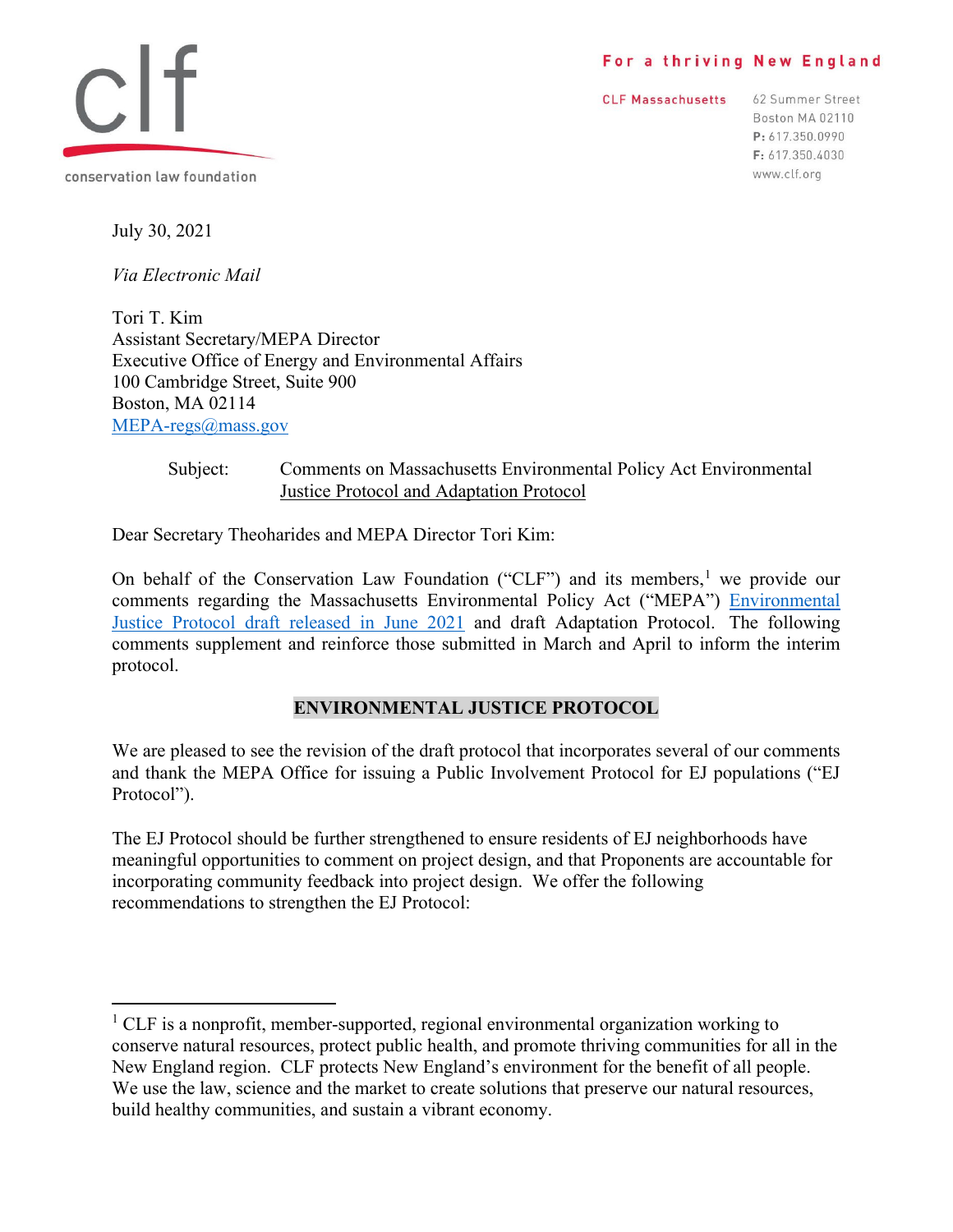- Proponents shall consult with the MEPA office at least 60 days prior to filing to determine an appropriate EJ outreach strategy when EJ populations are potentially impacted;
- The MEPA Office should ensure that staff is available to support meaningful community engagement during the early engagement period and the site visit;
- The MEPA Office should require Proponents to respond to comments during the prefiling period, alter the project proposal, or abandon the project prior to filing, based on feedback from EJ residents.
- The presumption of project impacts guidance should include more detail; and
- The MEPA Office should convene a meeting to further discuss the language access translation threshold.

## **I. We Support Public Involvement Requirements Prior to Filing with the MEPA Office and Provide Further Recommendations.**

We are pleased to see the following components included in the draft protocol:

- The submission of a map identifying project location relative to environmental justice (EJ) populations (within a 1-mile and 5-mile radius);
- The requirement to describe whether the project is reasonably likely to affect EJ populations; and
- The requirement for filing a letter of intent prior to filing with the MEPA Office.
- A. Proponents should conduct outreach and engagement at least 60 days prior to filing with MEPA when EJ populations are potentially impacted.

The MEPA Office's EJ Protocol specifies that for a project that affects one or more EJ populations, the Proponent must file a letter of intent 45 days prior to filing. To ensure that Proponents conduct engagement in a meaningful way, with support of the MEPA Office, the Proponent should be required to both submit a Letter of Intent and *consult with the MEPA Office* at least 60 days prior to filing. A 60-day advance notice period will allow time for a Proponent to work closely with the MEPA Office to develop a meaningful outreach strategy and then to conduct outreach prior to filing with the MEPA Office. One way to engage residents is by conducting outreach to local elected and appointed officials, community-based organizations, tribes and Indigenous representatives.

Engaging early with the local population allows them the opportunity to comment on the design of a project prior to filing an environmental review. In this regard, project proponents should be required to report to the MEPA Office and the EEA EJ staff for consultation at least 60 days prior. This should provide enough time to determine an appropriate EJ outreach strategy.

### B. The MEPA Office Should Ensure its Staff is Available to Connect a Proponent with Potentially-Impacted Residents.

The EJ Protocol should require the MEPA Office to provide support both during the early engagement process and the MEPA review process. Prior to filing, Proponents should be required not only to file a Letter of Intent, but also to consult with the MEPA Office to develop a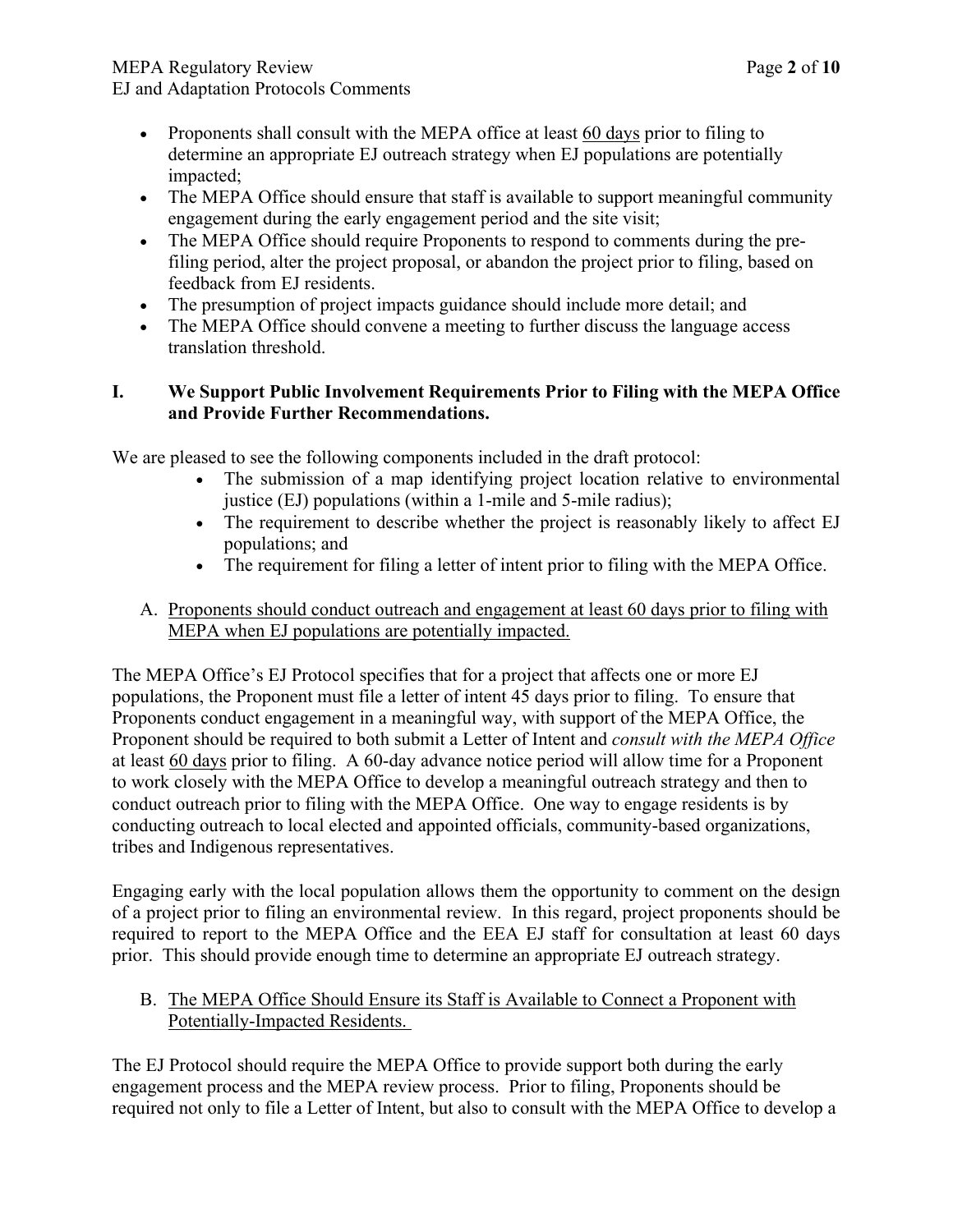community outreach strategy. The MEPA Office shall ensure that staff is available to support a Proponent during the early engagement period to make connections with potentially impacted EJ populations. Ideally, the MEPA Office and director of EJ at the Executive Office of Energy and Environmental Affairs will offer to facilitate discussions between a Proponent and potentiallyimpacted residents. For projects that involve site visits, the MEPA Office and Proponents should work together to ensure residents of potentially-impacted EJ populations know about the site visit and can participate in the site visit. Site visits are typically offered during a business day. The MEPA Office and Proponent should consider offering site visits at different times, including evenings and weekends, and recording a site visit that is publicly available.

### C. The MEPA Office Should Require Proponents to Incorporate Feedback from EJ populations into the Filing.

To ensure that community engagement has a meaningful impact on project design, the EJ Protocol should require the Proponent to respond to comments during the pre-filing period, alter the project proposal, or abandon the project prior to filing, based on feedback from EJ residents.

CLF supports the Interim Protocol's requirement that the Proponent invite community-based organizations, local elected officials, the EEA director of EJ to a meeting to review the proposed project prior to filing ("information meeting"). However, the EJ Protocol should also ensure that the Proponent is accountable to respond to community feedback at this stage, including by abandoning plans to file with MEPA, altering plans to consider the comments, or explaining why it chose to continue with the plans. Following an information meeting, the Proponent should be required to adjust the project to address community concerns or abandon plans to file with the MEPA Office, or explain why it will not do so.

Similarly, CLF supports the EJ Protocol's requirements around community engagement during the site visit. However, the EJ Protocol should also require the MEPA Office staff to respond to community concerns raised at this stage. If site visit attendees raise concerns and/or recommended Project changes, the MEPA Office staff should ensure that they understand the information and address those concerns in the Secretary's Certificate. The MEPA Office should consider extending the comment periods beyond the standard 20 or 30 days when a project potentially impacts EJ populations.

Finally, to the extent that EJ neighborhood residents express concerns or ideas about a project, the MEPA Office should consider requiring project changes and mitigation opportunities. The Secretary's Certificate should include, when appropriate, specific mitigation requirements that are tailored to the potentially impacted EJ population's needs and requests. These mitigation measures should reflect community ideas.

## **II. The Presumption of Project Impacts Should Include More Details.**

We support the EJ Protocol statement that absent compelling information to the contrary, any project impacts within one mile of EJ population will negatively affect such EJ populations. We recommend that the EJ Protocol state examples of the types of exposures or actions that constitute project impacts, including, but not limited to air emissions from construction or facility operation,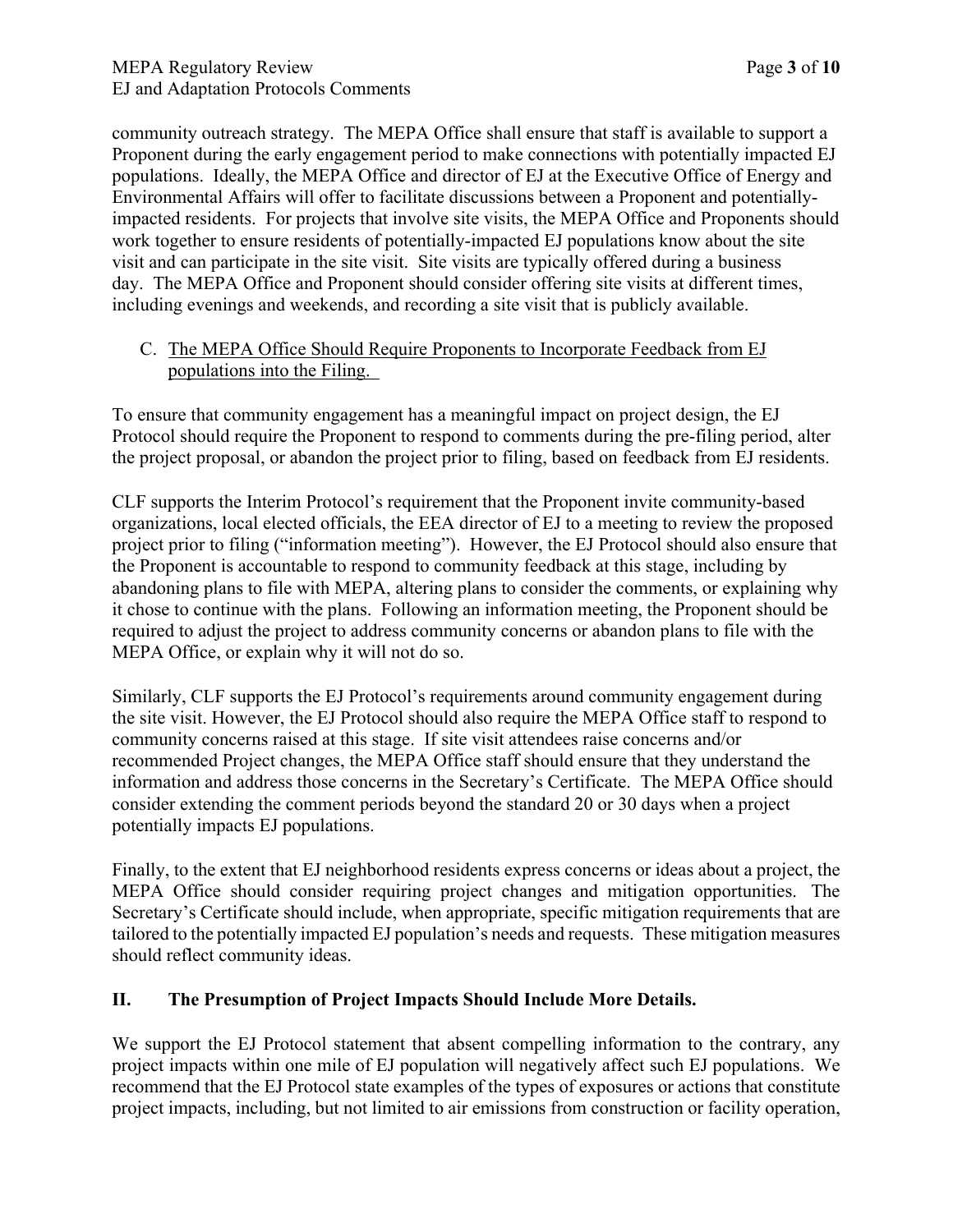water releases and discharges during construction and facility operation, tree removal, land alternation, adding vehicle trips, altering access to public transportation, increasing the presence of police officers, and altering noise exposure. We also support the presumption that any project that will require an unusually large volume of project-related or construction-related diesel trucks or equipment may be regarded as affecting air quality up to 5-mile radius. Unusually large volume should be deemed to include adding more than 25 trips/day or construction equipment that will operate more than 100 hours throughout the lifetime of the project construction. Proponents should discuss how to avoid or mitigate these emissions.

We also support the presumption that the Secretary shall retain discretion to reject any documentation and associated ENF/EENF filing as incomplete based on non-compliance with EJ public involvement requirements and may require an extension or repetition of the MEPA review due to such non-compliance.

### **III. The MEPA Office Should Convene a Meeting with Data Experts to Clarify When Translation and Interpretation Services Will Be Required.**

A goal of the EJ Protocol is to ensure that potentially-affected populations are able to meaningfully engage in the public process for the project. Language access is a key component of ensuring meaningful engagement. The EJ Protocol indicates that if limited English proficiency is one of the criteria that triggers an EJ population designation within the one or fivemile radius, then written and oral translation and interpretation services should be provided in all languages spoken by a significant portion of the populations, or at least 5 percent of the census block. We question the dataset to be used, the decision to use data by census block, and a 5 percent trigger.

### A. Some datasets contain large margins of error that may affect the reliability of information.

Data regarding limited English proficiency status could be based on decennial census data or American Community Survey ("ACS") data. Though the 2020 census is complete, the results and data are not yet available. While the decennial census reflects a broader sample size, the ACS is updated more regularly and therefore will better capture demographic shifts. This may also be an aspect in which it is preferable to err on the side of inclusivity – while ACS data may be less statistically rigorous, they are more likely to capture a more current population. However, the decennial census is more statistically rigorous than ACS data and this should be considered as well. Relying on the 2010 census data would ensure lower margins of error compared to the more recent ACS data, though that data is likely outdated and not reflective of current language needs.

According to the most recent 5-year ACS estimates, there are 2,617,597 limited English speaking households in Massachusetts, with a margin of error  $+/$ -4,909. Of these households, 152,845 are limited English speaking households, with a margin of error +/- 2,902. Or 5.8 percent of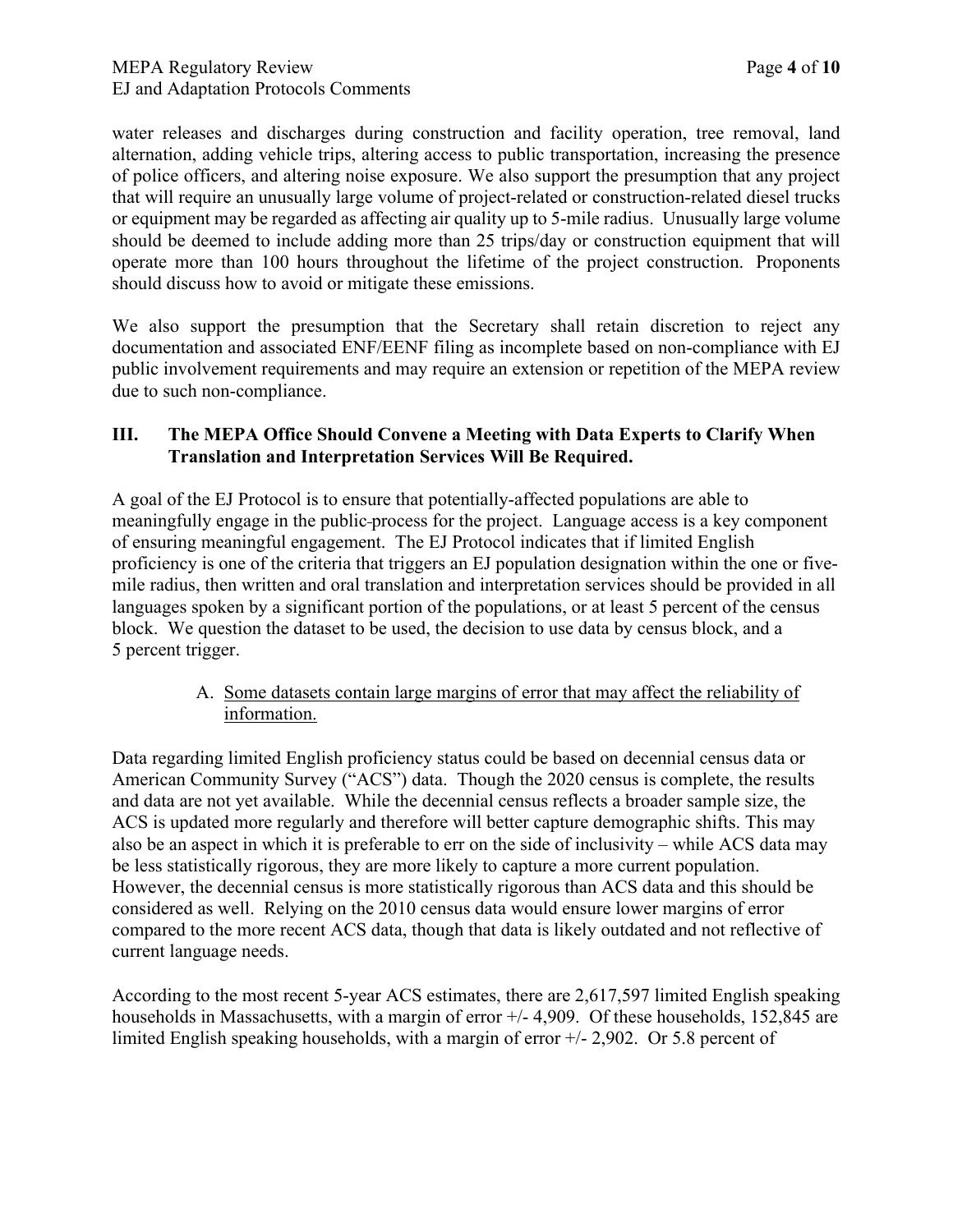## MEPA Regulatory Review Page **5** of **10** EJ and Adaptation Protocols Comments

households in Massachusetts are limited English speaking with a  $+/-0.1$  margin of error.<sup>[2](#page-4-0)</sup> When analyzing the languages spoken, the margins of error are even greater.

Regarding margin of error concerns, an approach of aggregating census tracts will provide a larger sample size which will reduce error. Beyond this, we recommend erring on the side of inclusivity; it would be more detrimental to not provide translation services to people requiring them rather than to provide translated documents that benefit a smaller number of people than intended. We recommend a stakeholder meeting that includes people with GIS and statistical experience to work through these details.

B. Instead of using data based on census block, consider drawing a radius to determine the significant portion of the population that would trigger translated materials.

We recommend that proximity be determined by a radius rather than simply be based on the census tract that the project is in, since a project located on the edge of a census tract could have a significant impact on neighboring tracts which would not otherwise be captured. For each project, we recommend the following steps to determine whether translation services should be provided:

- Draw a radius of 1 or 5 miles around the MEPA project in question.
	- o A minimum radius of 1 mile is generally accepted and supported by the literature, and a 5 mile radius could be used for projects with associated air emissions, which may have more of a geographic reach than other impacts. This aligns with the EEA Environmental Justice Policy 2017.
- Determine whether that radius intersects with any environmental justice populations per the [EJ Viewer Tool.](https://mass-eoeea.maps.arcgis.com/apps/webappviewer/index.html?id=1d6f63e7762a48e5930de84ed4849212)
	- o If yes, determine whether English isolation is a characteristic of any of these block groups.
	- o If yes, draw a 1- or 5-mile buffer using GIS around the site, and for all census tracts\* that intersect that buffer, take the sum of the population and then calculate the percentage of the population that speaks each language and identifies as limited English proficiency. Provide translation services for any languages that are spoken by more than a certain percent of the population according to census data on language spoken at home by ability to speak English (table B16001).
	- Additionally, community outreach should be conducted to determine whether translation should be provided for other languages identified in the census reporting but below the  $X\%$  threshold. It is possible that the census may be underreporting on these languages and therefore outreach is important to ensure that people speaking these languages are not overlooked in the public involvement process.

We recommend that the threshold to trigger language translation and interpretation should be to err on the side of inclusivity, which could only result in providing more translated information to the community rather than failing to accurately inform them. Other considerations include using

<span id="page-4-0"></span><sup>&</sup>lt;sup>2</sup> The relevant [table ID is S1602.](https://data.census.gov/cedsci/table?text=english&t=Language%20Spoken%20at%20Home&g=0400000US25&tid=ACSST5Y2019.S1602&hidePreview=true)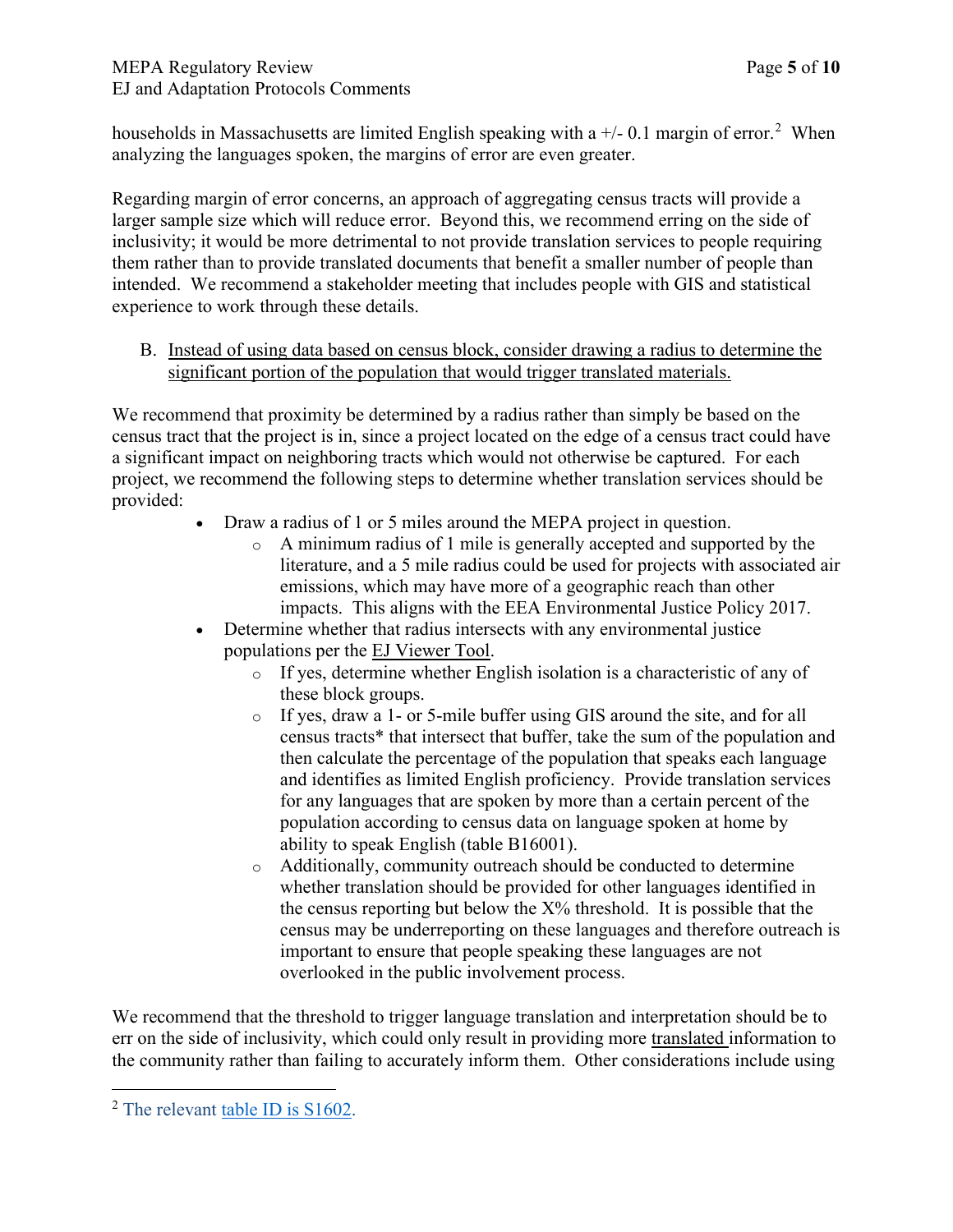publicly available data so that the approach of determining which languages require translation is replicable and aligns with the MA Environmental Justice definition and policy.

### C. The MEPA Office should require simultaneous interpretation to allow for two-way communication, and translation and interpretation services should maintain quality.

The interpretation should be carried out as soon as the event starts, so that Portuguese speakers, for example, understand what someone is saying in English and the English speakers understand what someone is saying in Portuguese. In this light, it is essential to maintain the quality of translation and interpretation services. We recommend an elaboration of a list of translation service agencies which project proponents may use to meet their needs and ensure the accuracy of translations and interpretation for public involvement. Subpar services such as a translator lacking the skills or technical knowledge needed to accurately capture the information impede equity in public participation. We recommend identifying language services providers with the technical knowledge needed to accurately translate technical nuances which influence the public's understanding of proposed activities and therefore its ability to provide feedback.

Also, translation and interpretation requirements should include the need for headsets which can be used for some persons who are hard of hearing. In the same manner, an ASL interpreter should be available for any persons in the audience requiring sign language. Ensuring interpretation and translation quality implies the neutrality of service providers. This means that conflict of interest checks should be performed periodically before they are added as reference.

## **III. MEPA Should Review and Update the Review Thresholds.**

We are pleased that the new MEPA protocol considers a review for the expansion of an electric generating facility with a capacity of 25 or more MW, and further recommend a lower threshold for new electric generating facilities, powered by fossil fuels, with a capacity of 35 or more MW.

For land use, we recommend the reporting of the removal of healthy mature trees due to a development, transportation, or other construction project. If trees are proposed to be removed, proponents should explain whether they plan to replace trees on site or otherwise mitigate the loss of tree canopy and the benefits it provides. In a similar way, project proponents should detail what trees and vegetation will be added to the site. Any local and/or state requirements that apply to the project related to tree removal (i.e., tree ordinance, bylaw, or regulations) should be cited by the proponent. The no-tree loss option should be highly recommended to project Proponents.

We reiterate the health risks associated with transportation (air and water pollution) in addition to increased congestion and inequities. We recommend reviewing the existing threshold to reduce public transit service by an average of ten percent, increasing transit fares at an average of two percent, changing highway lane designations that increase the number by average daily trips by the amount, suspension of bus, rail, rapid transit, commuter rail and ferry service more than ten percent if such suspensions will last longer than 30 days, and transportation of hazardous material by any mode of transportation.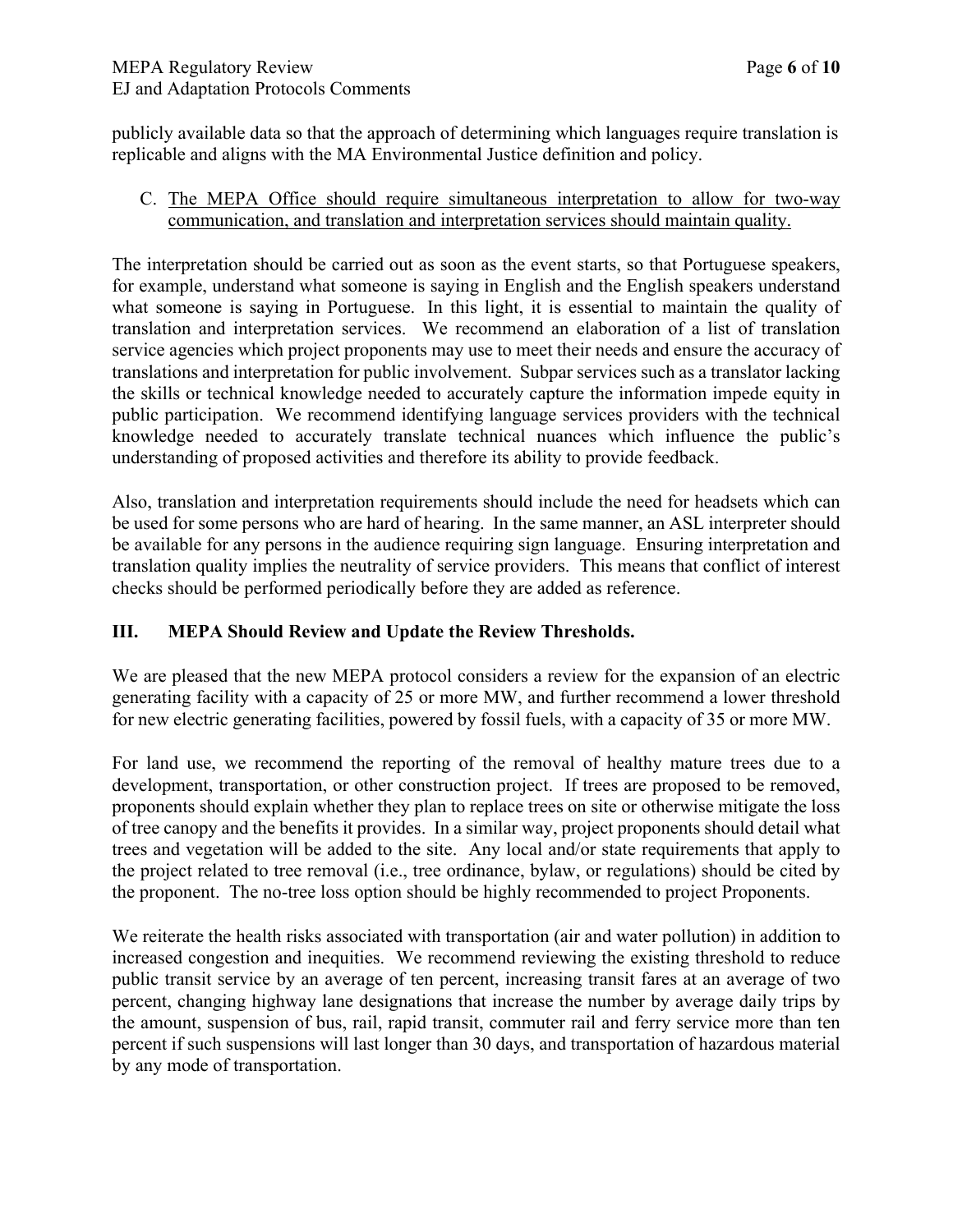We also suggest reviewing the threshold of 3,000 or more average daily trips on roadways providing access to a single location. That threshold should include both vehicle and transit trips per day to reflect the importance of transit trips to contribute to the Commonwealth's climate targets. Further, the first and last part of transit trips involve walking to bus stops and train stations and are, therefore, important in considering the adequacy of pedestrian infrastructure supporting the project. We do not think that 3,000 is the appropriate threshold of vehicle and transit trips below which would not have much impact. The threshold should be lower.

We suggest reviewing the threshold of 1,000 or more new parking spaces at a single location. The number of parking spaces is a proxy for many impacts and a lower threshold is necessary to account for the impacts to air, land use, water, public health, and climate.

### **IV. There Should Be Ongoing Engagement with the Community After Filing the Environmental Notification Form ("ENF").**

It is important to improve and develop the methods for addressing, tracking, and measuring progress toward achieving environmental justice.<sup>[3](#page-6-0)</sup> We, therefore, recommend the establishment of report mechanisms to keep track of public concerns and project activities. Reporting mechanisms involve the collection and circulation of core information about the project to keep stakeholders informed about its status.<sup>[4](#page-6-1)</sup> While these mechanisms will enable project Proponents to periodically update the public about ongoing activities, a complaint mechanism should be made available at the MEPA Office to enable EJ populations or community-based organizations to report any issues arising from project developments.

Project Proponents should follow-up with identified EJ populations after the operation of the project. This is the monitoring and evaluation of the impacts of the project for the management of, communication about, the environmental performance of the project.<sup>[5](#page-6-2)</sup> For example, public meetings or hearings can be used to update the population on ongoing activities, provide resources about potential impacts (risks that were not accounted for in initial public involvement processes), mitigation strategies, and open discussion for further input from the public. This process should include language translation and interpretation.

## **ADAPTATION PROTOCOL**

### **CLF Supports the Adaptation Interim Protocol and Recommends that EEA Incorporate Technical Standards for Climate Resilient Design into the Environmental Review Process.**

<span id="page-6-0"></span><sup>&</sup>lt;sup>3</sup> Environmental Justice in your Community, UNITED STATES ENVIRONMENTAL PROTECTION AGENCY (EPA), [https://www.epa.gov/environmentaljustice/environmental](https://www.epa.gov/environmentaljustice/environmental-justice-your-community#region6)[justice-your-community#region6.](https://www.epa.gov/environmentaljustice/environmental-justice-your-community#region6) 4

<span id="page-6-1"></span>UKEssays. (November 2018). Monitoring And Reporting Mechanisms Information Technology Essay. Retrieved from [https://www.ukessays.com/essays/information](https://www.ukessays.com/essays/information-technology/monitoring-and-reporting-mechanisms-information-technology-essay.php?vref=1)[technology/monitoring-and-reporting-mechanisms-information-technology-essay.php?vref=1.](https://www.ukessays.com/essays/information-technology/monitoring-and-reporting-mechanisms-information-technology-essay.php?vref=1)

<span id="page-6-2"></span>Morrison-Saunders, A and J Arts (2004) (eds) *Assessing Impact: Handbook of EIA and SEA Follow-up*, Earthscan James & James, London.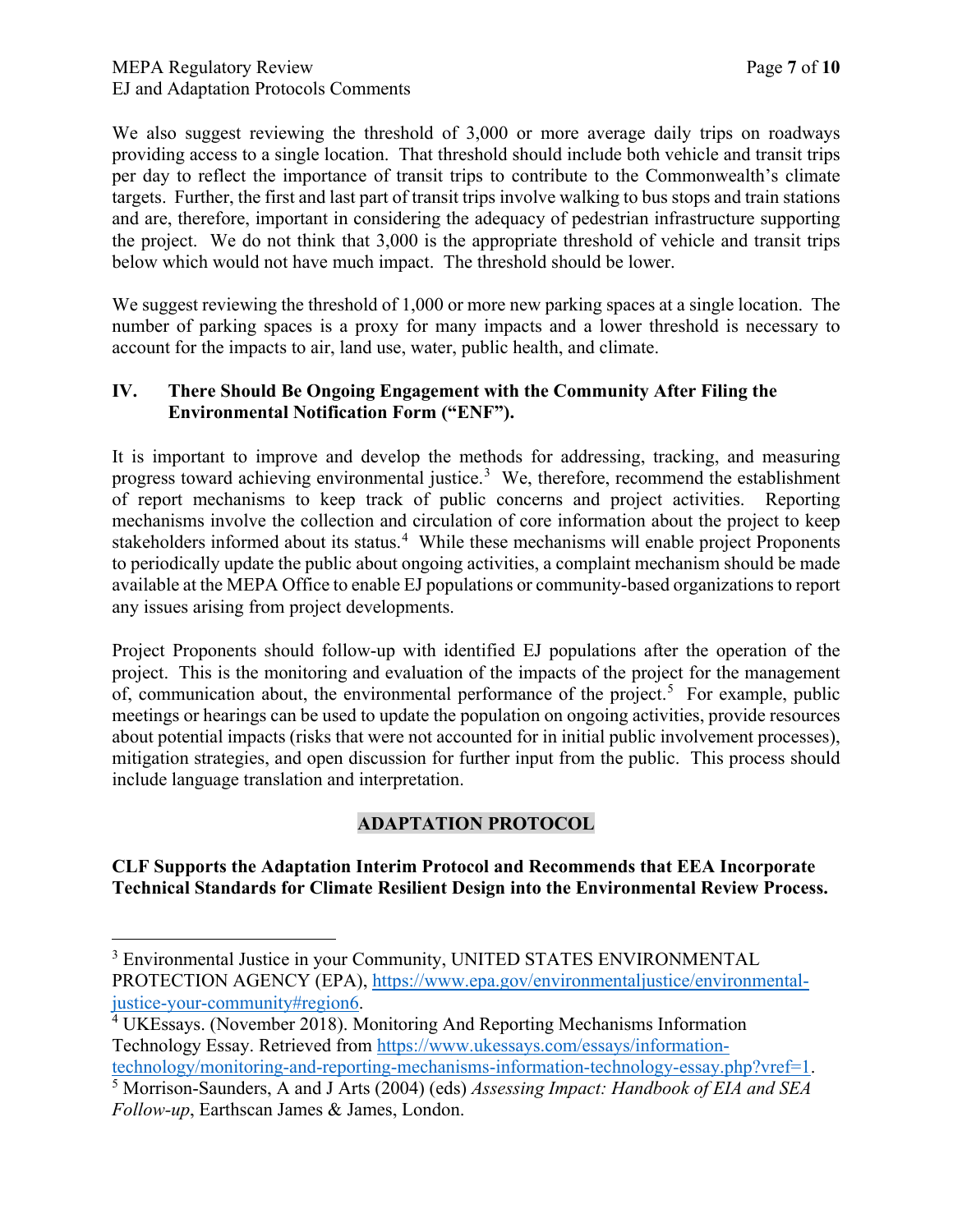**CLF supports the MEPA Office efforts to better integrate climate resilience and adaptation planning into the environmental review process.** As the Commonwealth has recognized, the threats and challenges posed by extreme weather and climate change are not only imminent, but already being experienced by Massachusetts residents. It is critical that the Commonwealth take steps now, to meet current and future climate risks.

We support the updated proposed information gathering process outlined by the Adaptation Interim Protocol. As EEA goes forward in introducing new tools to further integrate its existing risk assessment procedures into practice, we recommend incorporating project-specific design standards into the review process, in addition to the risk evaluation tool currently incorporated in the protocol. Specifically, we have the following notes about the addendum to the ENF in the Adaptation Interim Protocol ("Addendum") regarding the RMAT tool, and issues identified in our previous comments. Our comments on the new draft Addendum are included below:

## **A. Project-Specific Design Standards.**

The Addendum largely relies on the Resilient Massachusetts Action Team ("RMAT") Climate Resilience Design Standards tool ("the RMAT tool") to gather information from project proponents. Proponents are required to submit the RMAT tool's output in the Addendum.<sup>[6](#page-7-0)</sup> By relying on the RMAT tool, the new draft Addendum clarifies key points of the information that project proponents were required to report in the previous version of the Interim Protocol and Addendum. It also provides a uniform process from which proponents may determine and report project criticality, while the previous version of the Addendum asked proponents to provide a project criticality rating with minimal guidance.

**However, the Addendum does not set forth consistent, technical standards for design based on project type.** While the Addendum otherwise refers project proponents to "to consult general guidance and best practices as described in the RMAT Climate Resilience Design Guidelines,"[7](#page-7-1) no other directive is provided to the project proponent beyond the risk evaluation output from the RMAT Tool. The Addendum standardizes the climate risk evaluation process proponents must undergo as part of the environmental review process. While all proponents will evaluate risk uniformly, design and project components in response to identified risks will vary greatly, if proponents are only required to complete the evaluation process, and not follow-through with specific design standards. While the RMAT tool includes methodologies to arrive at specific climactic design criteria, it does not include specific prescriptions for designing to these criteria, or project specific design standards; also, the Addendum does not require the use of these methodologies by project proponents. We encourage EEA to go further by incorporating specific climate resilient technical standards into the environmental review process.

## **B. Impervious Surface**

**Our previous comments addressed changes to impervious surface relative to the project. In** the revised Addendum, project proponents provide information on changes to impervious surface via the RMAT tool, which asks specifically about whether the project increases impervious

<span id="page-7-0"></span><sup>6</sup> Adaptation Interim Protocol, p. 2

<span id="page-7-1"></span><sup>7</sup> Adaptation Interim Protocol, p. 4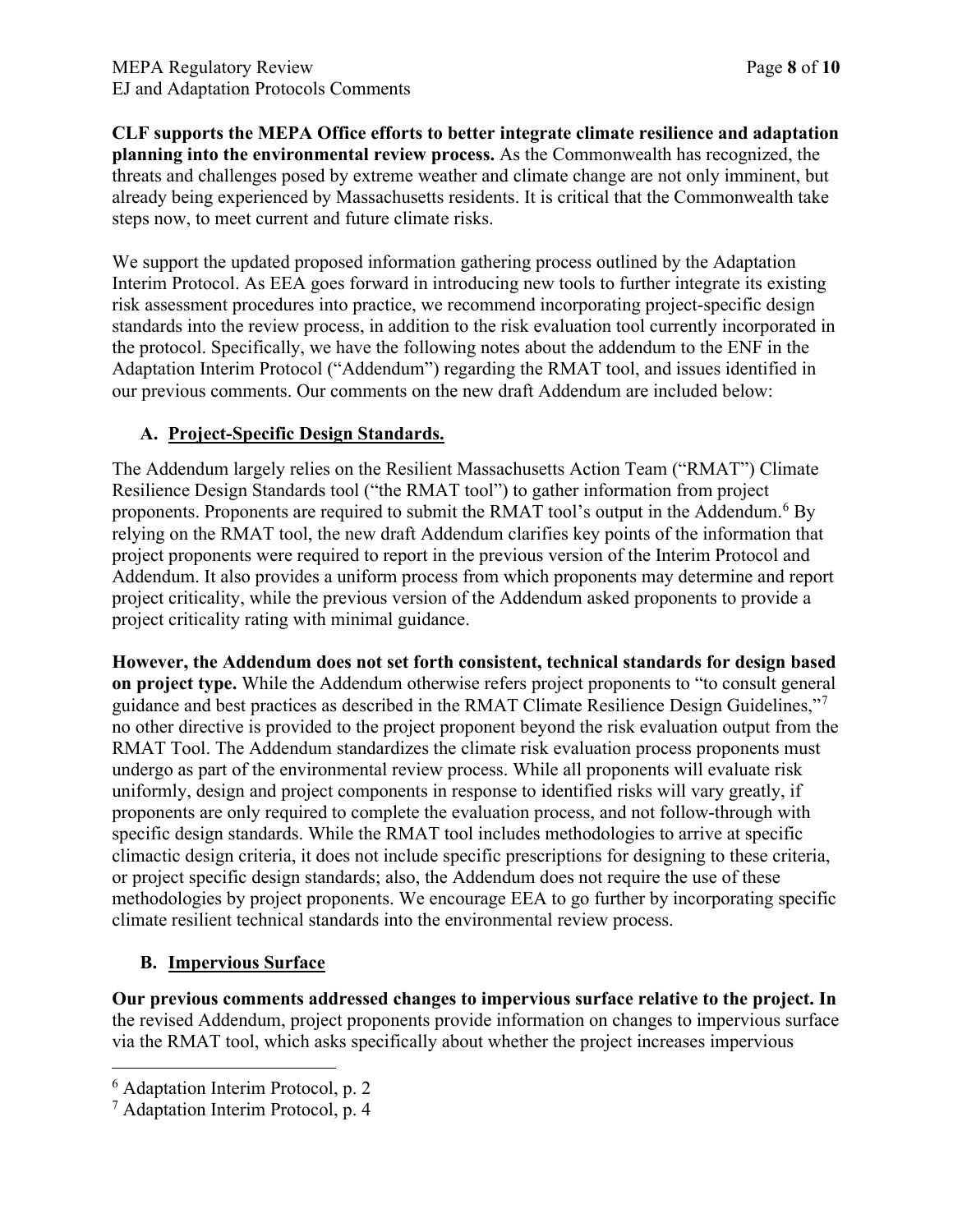surface on-site. Proponents should also be asked to qualitatively describe impervious surface at adjacent sites and the history of increases in impervious for the area. This will allow the review process to address area-specific impacts beyond individual sites.

## **C. Municipal Level Forward-Looking Data.**

**Our previous comments addressed the base data for addressing flood risks**. The RMAT tool instructs project proponents to note the location of proposed projects relative to data presented in Massachusetts FEMA FIRMs and from the Massachusetts Coast Flood Risk Model (MC-FRM).<sup>[8](#page-8-0)</sup> Given that other municipalities may have high-quality forward looking data available, we encourage EEA to ask project proponents to note, to the best of their knowledge whether forward-looking, municipality-specific flood data is available and if they considered the flood risk to the proposed project relative to these data in addition to those presented in the RMAT tool.

# **D. Adaptation Measures**

The Adaptation Interim Protocol asks Proponents to describe whether "the project [has] taken measures to adapt to climate change for any of the climate parameters analyzed in the RMAT Climate Resilience Design Standards Tool (sea level rise/storm surge, extreme precipitation (urban or riverine flooding), extreme heat."[9](#page-8-1) **It does not ask Proponents to provide adaptation measures for all risks identified by the RMAT tool**, **nor design specifics for these adaptation strategies**. EEA should revise this language such that Proponents are required to describe adaptation strategies (or reasons for why such strategies are not incorporated) relative to all identified risks. EEA should review adaptation strategies relative to all risks presented in the RMAT Tool output.

Finally, Proponents should be required to provide a description of community engagement efforts undertaken in the decision-making process for any proposed adaptation measures.

<span id="page-8-0"></span><sup>8</sup> Resilient Massachusetts Action Team (RMAT). April 2021. Climate Resilience Design Standards and Guidance, Section 2. Accessed 28 July 2021 at

[https://resilientma.org/mvp/cms\\_content/guidelines/20210401Section2ProjectInputsandCRSO.pd](https://resilientma.org/mvp/cms_content/guidelines/20210401Section2ProjectInputsandCRSO.pdf) [f,](https://resilientma.org/mvp/cms_content/guidelines/20210401Section2ProjectInputsandCRSO.pdf) p. 7

<span id="page-8-1"></span> $\frac{2}{9}$  Adaptation Interim Protocol, p. 4.